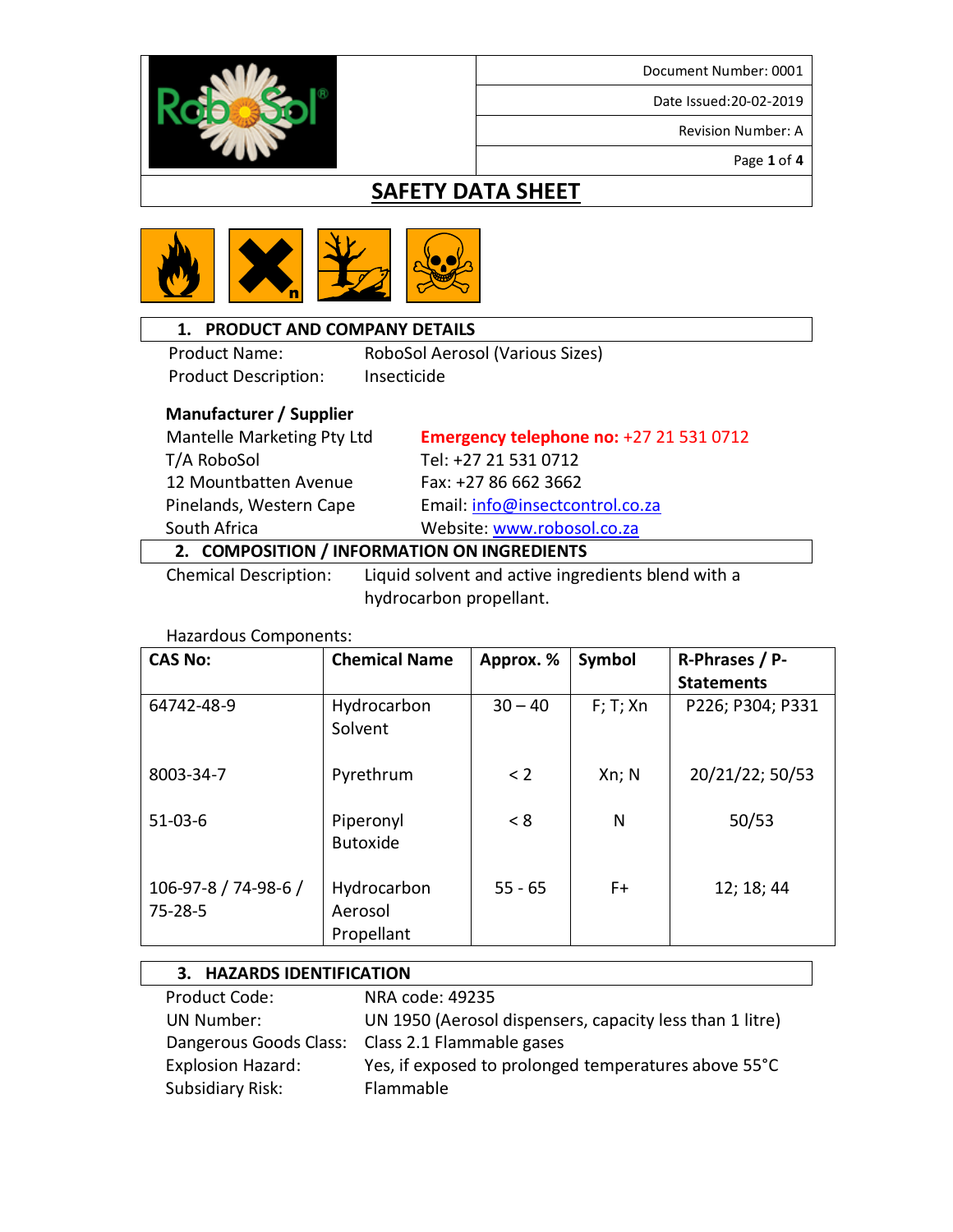Date Issued:20-02-2019

Revision Number: A

Page **2** of **4**

# **SAFETY DATA SHEET**

Hazchem Code: 2YE

Product Use: Aerosol Insecticide

#### **4. FIRE FIGHTING MEASURES**

 Dry Foam CO2 Dry chemical Water fog. DO NOT USE WATER JET. Self-contained breathing apparatus

#### **5. ACCIDENTAL RELEASE**

Under normal use conditions the chemicals in this product do not pose an acute risk of poisoning. Product will evaporate.

Spill control: Eliminate all ignition sources. No smoking or naked lights within 25 meters. Ventilate area. Isolate leaking containers, if safe to do so, by removing to a safe unoccupied area outdoors. Absorb with oil-dry or similar inert material. Sweep or scrape up and containerise. Do not let spills enter watercourse.

Personal

Precautions: PVC gloves suggested for clean-up.

#### **6. HANDLING AND STORAGE**

#### **As for all aerosols: -**

 Do not use near fire or flame. Do not puncture or incinerate Keep away from heat and sunlight

| Transport: | Class 9 Dangerous Goods (NZS 5433 Transport of Hazardous         |
|------------|------------------------------------------------------------------|
|            | Substances on land)                                              |
| Storage:   | Keep out of reach of children. Store in a cool, dry place out of |
|            | direct sunlight.                                                 |

| 7. EXPOSURE CONTROLS AND PERSONAL PROTECTION |                                                        |  |
|----------------------------------------------|--------------------------------------------------------|--|
| <b>Exposure Limits:</b>                      | See hazardous ingredients panel                        |  |
| <b>Exposure Effects:</b>                     | Be careful to spray with button facing away from face. |  |
| Inhalation:                                  | Dizziness and Nausea. Use adequate ventilation.        |  |
| Eyes:                                        | Can burn eyes if not operated under normal use.        |  |
| Skin:                                        | No special requirements under normal use.              |  |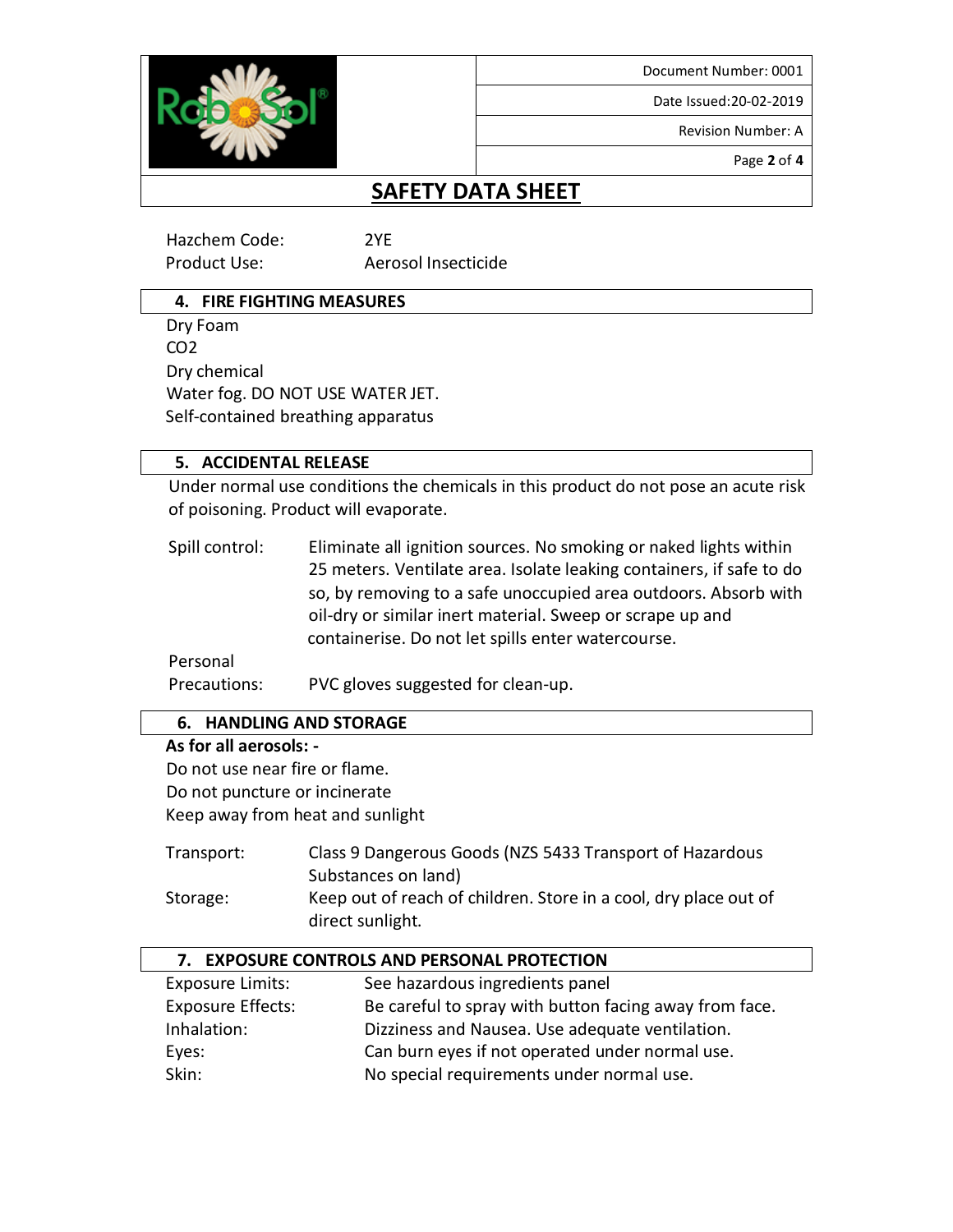Date Issued:20-02-2019

Revision Number: A

Page **3** of **4**

### **SAFETY DATA SHEET**

| <b>FIRST AID MEASURES</b><br>8. |                                                                                                                                                                          |  |
|---------------------------------|--------------------------------------------------------------------------------------------------------------------------------------------------------------------------|--|
| Swallowed:                      | Do not induce vomiting. Give 250ml water to dilute. If<br>vomiting occurs, keep head below hips to prevent aspi-<br>ration into the lungs. Get prompt medical attention. |  |
| Inhalation:                     | In case of high concentrations of vapour.<br>Remove person to fresh air and keep warm and quiet.<br>Seek medical help.                                                   |  |
| Eyes:                           | Wash immediately with copious quantities of water,<br>holding eyelids open for at least 15 minutes.                                                                      |  |
| Skin:                           | Wash thoroughly with soap and water.<br>Apply emollient cream.                                                                                                           |  |

If eye or skin irritation occurs, seek medical help.

#### **9. PHYSICAL AND CHEMICAL PROPERTIES** Appearance: Clear, colourless liquid Odour: Characteristic (mild) odour Volatility: Slowly volatile at 100°C, but >99°C volatile at higher temperatures. Solubility (H20): Insoluble Boiling / Melting point: N/A Vapour Pressure: 550 kPa Flash point: -18°C Flammability Limits:  $1.2\%$  (LEL) – 9.5% (UEL) v/v Specific Gravity: Concentrate: 0,734 Propellant: 0,5469

| <b>10. STABILITY AND REACTIVITY</b>  |                                                                             |  |
|--------------------------------------|-----------------------------------------------------------------------------|--|
| Stability:                           | Minimum 24 months shelf life $-$ if stored under<br>recommended conditions. |  |
| Incompatibility:<br>Hazardous decom- | Strong oxidizing / corrosive surroundings                                   |  |
| position products:                   | Acid fumes on exposure to high temperatures.                                |  |

#### **11. TOXICOLOGICAL INFORMATION:**

LD50 mg/kg (Rat):

- 64742-48-9 >35
- 8003-34-7 1200
- 51-03-6 >7950
- 68475-59-2 10300